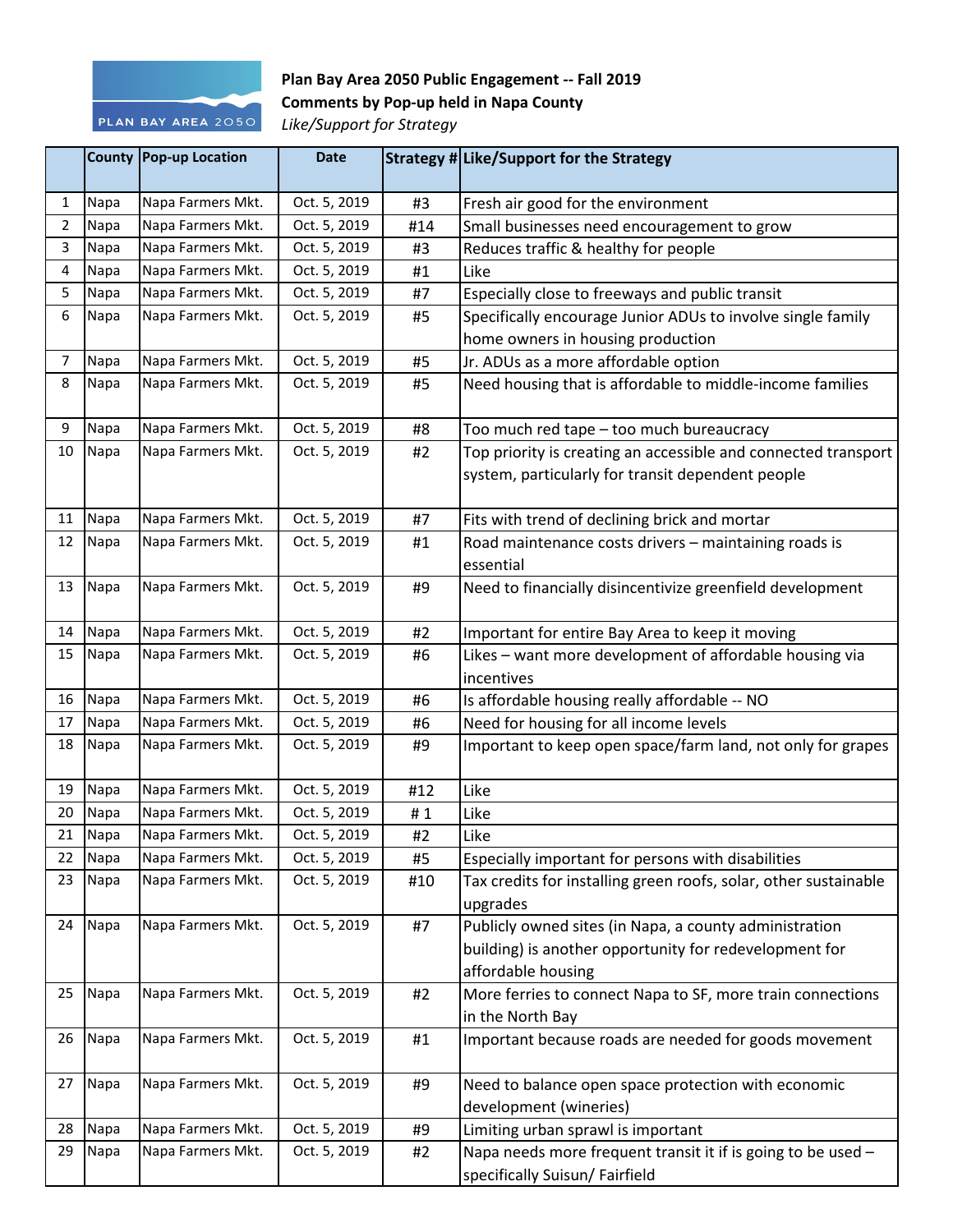|    | <b>County</b> | Pop-up Location   | <b>Date</b>   |     | <b>Strategy # Like/Support for the Strategy</b>                |
|----|---------------|-------------------|---------------|-----|----------------------------------------------------------------|
| 30 | Napa          | Napa Farmers Mkt. | Oct. 5, 2019  | #5  | Micro-apartments (studios) near transit                        |
| 31 | Napa          | Napa Farmers Mkt. | Oct. 5, 2019  | #2  | Leverage autonomous vehicles to provide access to more         |
|    |               |                   |               |     | destinations (smaller vehicles)                                |
| 32 | Napa          | Napa Farmers Mkt. | Oct. 5, 2019  | #2  | Smaller transit vehicles are a good fit for Napa Valley. Also, |
|    |               |                   |               |     | ferry to Vallejo                                               |
| 33 | Napa          | Napa Farmers Mkt. | Oct. 5, 2019  | #14 | Need to diversity Napa economy to be less dependent on         |
|    |               |                   |               |     | wine (wine is threatened by climate change)                    |
| 34 | Napa          | Napa Farmers Mkt. | Nov. 16, 2019 | #2  | Support                                                        |
| 35 | Napa          | Napa Farmers Mkt. | Nov. 16, 2019 | #3  | Cars are the devil                                             |
| 36 | Napa          | Napa Farmers Mkt. | Nov. 16, 2019 | #1  | Transport important                                            |
| 37 | Napa          | Napa Farmers Mkt. | Nov. 16, 2019 | #2  | Transport important                                            |
| 38 | Napa          | Napa Farmers Mkt. | Nov. 16, 2019 | #4  | Transport important                                            |
| 39 | Napa          | Napa Farmers Mkt. | Nov. 16, 2019 | #1  | Like                                                           |
| 40 | Napa          | Napa Farmers Mkt. | Nov. 16, 2019 | #9  | Like                                                           |
| 41 | Napa          | Napa Farmers Mkt. | Nov. 16, 2019 | #4  | Will assist students                                           |
| 42 | Napa          | Napa Farmers Mkt. | Nov. 16, 2019 | #12 | Good                                                           |
| 43 | Napa          | Napa Farmers Mkt. | Nov. 16, 2019 | #2  | Need a more coherent transit system -- a rail/ transit system  |
|    |               |                   |               |     | around the bay. "Too many cooks" right now                     |
| 44 | Napa          | Napa Farmers Mkt. | Nov. 16, 2019 | #1  | Good                                                           |
| 45 | Napa          | Napa Farmers Mkt. | Nov. 16, 2019 | #2  | Good                                                           |
| 46 | Napa          | Napa Farmers Mkt. | Nov. 16, 2019 | #3  | Good                                                           |
| 47 | Napa          | Napa Farmers Mkt. | Nov. 16, 2019 | #9  | Good. If we let everyone own a vineyard then mountains         |
|    |               |                   |               |     | would be covered                                               |
| 48 | Napa          | Napa Farmers Mkt. | Nov. 16, 2019 | #10 | Good                                                           |
| 49 | Napa          | Napa Farmers Mkt. | Nov. 16, 2019 | #11 | Good                                                           |
| 50 | Napa          | Napa Farmers Mkt. | Nov. 16, 2019 | #5  | Affordable housing is an issue                                 |
| 51 | Napa          | Napa Farmers Mkt. | Nov. 16, 2019 | #6  | Affordable housing is an issue                                 |
| 52 | Napa          | Napa Farmers Mkt. | Nov. 16, 2019 | #7  | Affordable housing is an issue                                 |
| 53 | Napa          | Napa Farmers Mkt. | Nov. 16, 2019 | #2  | No BART in Hercules; need more options                         |
| 54 | Napa          | Napa Farmers Mkt. | Nov. 16, 2019 | #7  | Good for homeless                                              |
| 55 | Napa          | Napa Farmers Mkt. | Nov. 16, 2019 | #5  | Good schools are important! Housing/schools balance is key     |
| 56 | Napa          | Napa Farmers Mkt. | Nov. 16, 2019 | #2  | Very encouraging; transit in Napa is limited and difficult to  |
|    |               |                   |               |     | figure out online                                              |
| 57 | Napa          | Napa Farmers Mkt. | Nov. 16, 2019 | #9  | !! Good                                                        |
| 58 | Napa          | Napa Farmers Mkt. | Nov. 16, 2019 | #10 | Good                                                           |
| 59 | Napa          | Napa Farmers Mkt. | Nov. 16, 2019 | #11 | Good                                                           |
| 60 | Napa          | Napa Farmers Mkt. | Nov. 16, 2019 | #5  | Like                                                           |
| 61 | Napa          | Napa Farmers Mkt. | Nov. 16, 2019 | #7  | Make mixed use                                                 |
| 62 | Napa          | Napa Farmers Mkt. | Nov. 16, 2019 | #6  | Like                                                           |
| 63 | Napa          | Napa Farmers Mkt. | Nov. 16, 2019 | #3  | More protection for biking and pedestrians                     |
| 64 | Napa          | Napa Farmers Mkt. | Nov. 16, 2019 | #12 | We need it all -- #12thru 14                                   |
| 65 | Napa          | Napa Farmers Mkt. | Nov. 16, 2019 | #13 | We need it all -- #12thru 14                                   |
| 66 | Napa          | Napa Farmers Mkt. | Nov. 16, 2019 | #14 | We need it all -- #12thru 14                                   |
| 67 | Napa          | Napa Farmers Mkt. | Nov. 16, 2019 | #12 | Support this; tier for family +1                               |
| 68 | Napa          | Napa Farmers Mkt. | Nov. 16, 2019 | #9  | Good                                                           |
| 69 | Napa          | Napa Farmers Mkt. | Nov. 16, 2019 | #10 | Good                                                           |
| 70 | Napa          | Napa Farmers Mkt. | Nov. 16, 2019 | #11 | Good                                                           |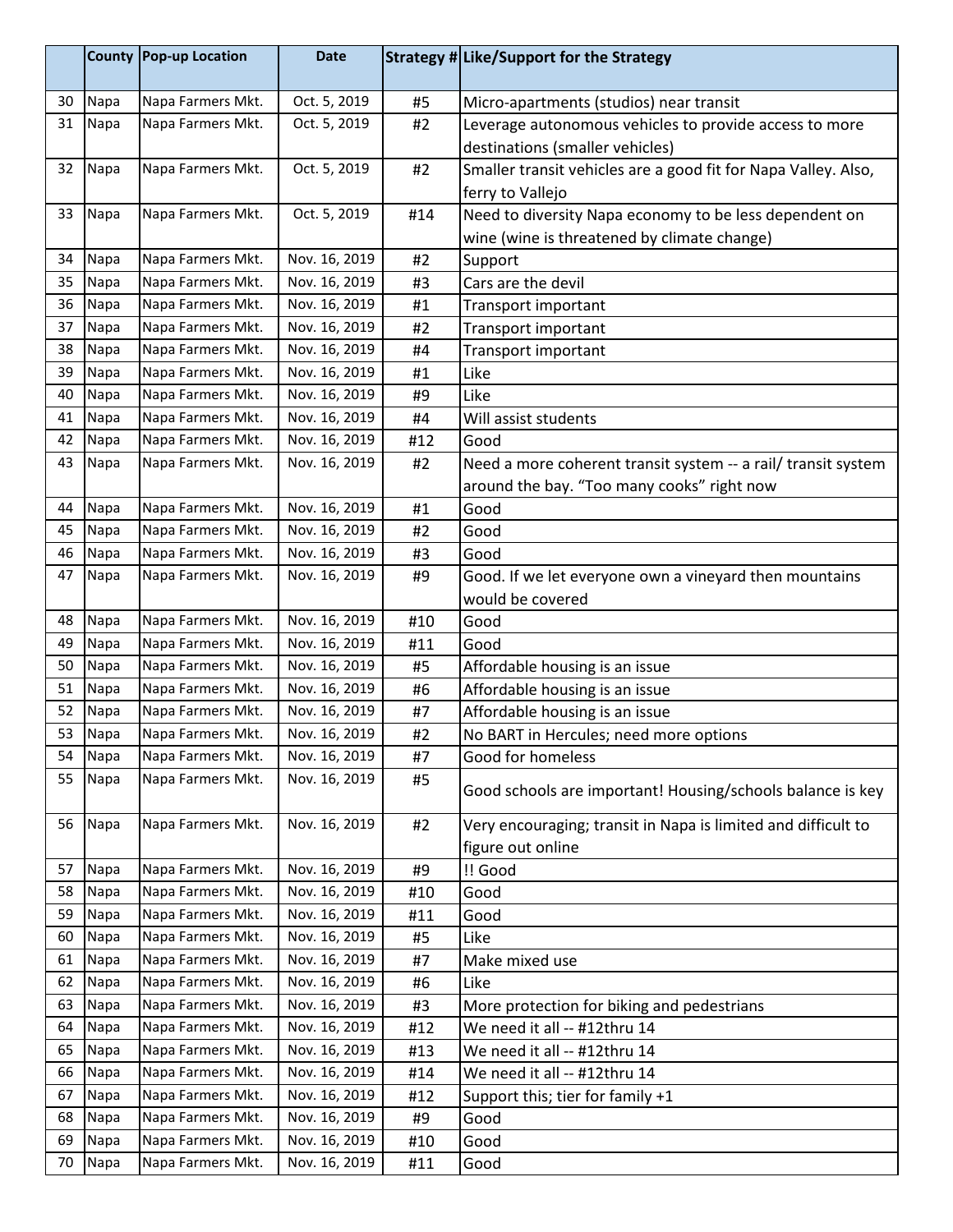|     |          | County Pop-up Location | <b>Date</b>   |     | Strategy # Like/Support for the Strategy                     |
|-----|----------|------------------------|---------------|-----|--------------------------------------------------------------|
| 71  | Napa     | Napa Farmers Mkt.      | Nov. 16, 2019 | #12 | Like                                                         |
| 72  | Napa     | Napa Farmers Mkt.      | Nov. 16, 2019 | #1  | Support                                                      |
| 73  | Napa     | Napa Farmers Mkt.      | Nov. 16, 2019 | #2  | Support                                                      |
| 74  | Napa     | Napa Farmers Mkt.      | Nov. 16, 2019 | #3  | Support                                                      |
| 75  | Napa     | Napa Farmers Mkt.      | Nov. 16, 2019 | #4  | Support                                                      |
| 76  | Napa     | Napa Farmers Mkt.      | Nov. 16, 2019 | #5  | Support                                                      |
| 77  | Napa     | Napa Farmers Mkt.      | Nov. 16, 2019 | #6  | Support                                                      |
| 78  | Napa     | Napa Farmers Mkt.      | Nov. 16, 2019 | #7  | Support                                                      |
| 79  | Napa     | Napa Farmers Mkt.      | Nov. 16, 2019 | #8  | Support                                                      |
| 80  | Napa     | Napa Farmers Mkt.      | Nov. 16, 2019 | #9  | Support                                                      |
| 81  | Napa     | Napa Farmers Mkt.      | Nov. 16, 2019 | #10 | Support                                                      |
| 82  | Napa     | Napa Farmers Mkt.      | Nov. 16, 2019 | #11 | Support                                                      |
| 83  | Napa     | Napa Farmers Mkt.      | Nov. 16, 2019 | #12 | Support                                                      |
| 84  | Napa     | Napa Farmers Mkt.      | Nov. 16, 2019 | #13 | Support                                                      |
| 85  | Napa     | Napa Farmers Mkt.      | Nov. 16, 2019 | #14 | Support                                                      |
| 86  | Napa     | Napa Farmers Mkt.      | Nov. 16, 2019 | #1  | Support                                                      |
| 87  | Napa     | Napa Farmers Mkt.      | Nov. 16, 2019 | #2  | Support                                                      |
| 88  | Napa     | Napa Farmers Mkt.      | Nov. 16, 2019 | #3  | Support                                                      |
| 89  | Napa     | Napa Farmers Mkt.      | Nov. 16, 2019 | #4  | Support                                                      |
| 90  | Napa     | Napa Farmers Mkt.      | Nov. 16, 2019 | #5  | Support                                                      |
| 91  | Napa     | Napa Farmers Mkt.      | Nov. 16, 2019 | #6  | Support                                                      |
| 92  | Napa     | Napa Farmers Mkt.      | Nov. 16, 2019 | #7  | Support                                                      |
| 93  | Napa     | Napa Farmers Mkt.      | Nov. 16, 2019 | #8  | Support                                                      |
| 94  | Napa     | Napa Farmers Mkt.      | Nov. 16, 2019 | #9  | Support                                                      |
| 95  | Napa     | Napa Farmers Mkt.      | Nov. 16, 2019 | #10 | Support                                                      |
| 96  | Napa     | Napa Farmers Mkt.      | Nov. 16, 2019 | #11 | Support                                                      |
| 97  | Napa     | Napa Farmers Mkt.      | Nov. 16, 2019 | #12 | Support                                                      |
| 98  | Napa     | Napa Farmers Mkt.      | Nov. 16, 2019 | #13 | Support                                                      |
| 99  | Napa     | Napa Farmers Mkt.      | Nov. 16, 2019 | #14 | Support                                                      |
|     | 100 Napa | Napa Farmers Mkt.      | Nov. 16, 2019 | #7  | Like                                                         |
| 101 | Napa     | Napa Farmers Mkt.      | Nov. 16, 2019 | #6  | Needed; important                                            |
| 102 | Napa     | Napa Farmers Mkt.      | Nov. 16, 2019 | #1  | Necessary!                                                   |
|     | 103 Napa | Napa Farmers Mkt.      | Nov. 16, 2019 | #10 | Like                                                         |
|     | 104 Napa | Napa Farmers Mkt.      | Nov. 16, 2019 | #7  | Rehab old buildings - add to existing supply to expand       |
|     |          |                        |               |     | number of units; mixed uses                                  |
|     | 105 Napa | Napa Farmers Mkt.      | Nov. 16, 2019 | #6  | Add to existing supply to expand number of units; mixed uses |
|     | 106 Napa | Napa Farmers Mkt.      | Nov. 16, 2019 | #14 | Have friends who go town-to-town to do this; very successful |
|     | 107 Napa | Napa Farmers Mkt.      | Nov. 16, 2019 | #12 | Not sure this amount (\$45k) is correct, but a good strategy |
|     | 108 Napa | Napa Farmers Mkt.      | Nov. 16, 2019 | #5  | Good                                                         |
|     | 109 Napa | Napa Farmers Mkt.      | Nov. 16, 2019 | #6  | Good                                                         |
| 110 | Napa     | Napa Farmers Mkt.      | Nov. 16, 2019 | #5  | Homeless and working homeless are big problems!              |
| 111 | Napa     | Napa Farmers Mkt.      | Nov. 16, 2019 | #6  | Homeless and working homeless are big problems!              |
| 112 | Napa     | Napa Farmers Mkt.      | Nov. 16, 2019 | #7  | Homeless and working homeless are big problems!              |
|     | 113 Napa | Napa Farmers Mkt.      | Nov. 16, 2019 | #3  | Developers should encourage biking and walking               |
|     | 114 Napa | Napa Farmers Mkt.      | Nov. 16, 2019 | #13 | Developers should encourage biking and walking               |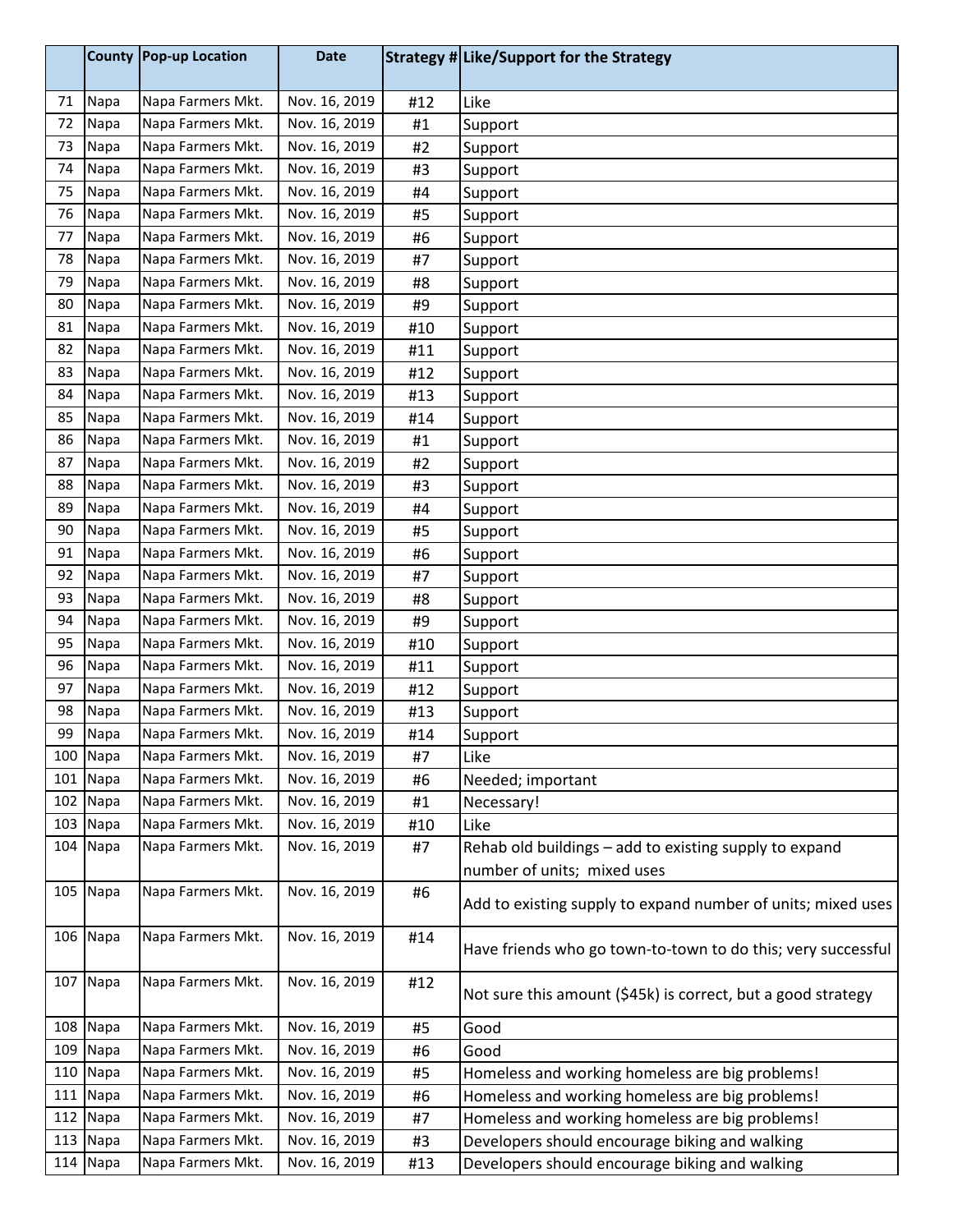|            | County Pop-up Location | <b>Date</b>   |     | Strategy # Like/Support for the Strategy                                        |
|------------|------------------------|---------------|-----|---------------------------------------------------------------------------------|
| $115$ Napa | Napa Farmers Mkt.      | Nov. 16, 2019 | #13 | Developers should be required to invest in transit to help<br>extend the system |



## **Plan Bay Area 2050 Public Engagement -- Fall 2019 Comments by Pop-up held in Napa County**

*Dislike/Don't Support Strategy*

|              |      | County Pop-up Location | <b>Date</b>   |     | Strategy # Dislike/Do Not Support the Strategy                |
|--------------|------|------------------------|---------------|-----|---------------------------------------------------------------|
| $\mathbf{1}$ | Napa | Napa Farmers Mkt.      | Oct. 5, 2019  | #1  | Road maintenance should enable and prioritize multimodal      |
|              |      |                        |               |     | options like biking                                           |
| 2            | Napa | Napa Farmers Mkt.      | Oct. 5, 2019  | #6  | Specific need for housing for unhoused residents              |
| 3            | Napa | Napa Farmers Mkt.      | Oct. 5, 2019  | #12 | Subsidies that come in the form of tax breaks may not help    |
|              |      |                        |               |     | families that are struggling today                            |
| 4            | Napa | Napa Farmers Mkt.      | Oct. 5, 2019  | #3  | Need to require bikes/scooters to follow traffic laws and be  |
|              |      |                        |               |     | licensed for safety                                           |
| 5            | Napa | Napa Farmers Mkt.      | Oct. 5, 2019  | #5  | Need to reduce parking regs near transit                      |
| 6            | Napa | Napa Farmers Mkt.      | Oct. 5, 2019  | #6  | Need to reduce parking regs near transit                      |
| 7            | Napa | Napa Farmers Mkt.      | Oct. 5, 2019  | #3  | Don't like road diets                                         |
| 8            | Napa | Napa Farmers Mkt.      | Oct. 5, 2019  | #6  | Need more strategies for missing middle market                |
| 9            | Napa | Napa Farmers Mkt.      | Oct. 5, 2019  | #13 | Don't like. How would you figure out what's a long auto trip? |
|              |      |                        |               |     | Like posit                                                    |
| 10           | Napa | Napa Farmers Mkt.      | Oct. 5, 2019  | #1  | Don't like top-down planning                                  |
| 11           | Napa | Napa Farmers Mkt.      | Oct. 5, 2019  | #2  | Don't like top-down planning                                  |
| 12           | Napa | Napa Farmers Mkt.      | Oct. 5, 2019  | #3  | Don't like top-down planning                                  |
| 13           | Napa | Napa Farmers Mkt.      | Oct. 5, 2019  | #4  | Don't like top-down planning                                  |
| 14           | Napa | Napa Farmers Mkt.      | Oct. 5, 2019  | #5  | Don't like top-down planning                                  |
| 15           | Napa | Napa Farmers Mkt.      | Oct. 5, 2019  | #6  | Don't like top-down planning                                  |
| 16           | Napa | Napa Farmers Mkt.      | Oct. 5, 2019  | #7  | Don't like top-down planning                                  |
| 17           | Napa | Napa Farmers Mkt.      | Oct. 5, 2019  | #8  | Don't like top-down planning                                  |
| 18           | Napa | Napa Farmers Mkt.      | Oct. 5, 2019  | #9  | Don't like top-down planning                                  |
| 19           | Napa | Napa Farmers Mkt.      | Oct. 5, 2019  | #10 | Don't like top-down planning                                  |
| 20           | Napa | Napa Farmers Mkt.      | Oct. 5, 2019  | #11 | Don't like top-down planning                                  |
| 21           | Napa | Napa Farmers Mkt.      | Oct. 5, 2019  | #12 | Don't like top-down planning                                  |
| 22           | Napa | Napa Farmers Mkt.      | Oct. 5, 2019  | #13 | Don't like top-down planning                                  |
| 23           | Napa | Napa Farmers Mkt.      | Oct. 5, 2019  | #14 | Don't like top-down planning                                  |
| 24           | Napa | Napa Farmers Mkt.      | Oct. 5, 2019  | #6  | Need more employer-provided housing for teachers              |
| 25           | Napa | Napa Farmers Mkt.      | Oct. 5, 2019  | #12 | #12 Shouldn't be paid for using tax \$\$                      |
| 26           | Napa | Napa Farmers Mkt.      | Oct. 5, 2019  | #11 | #11: Sites that are vulnerable to sea level rise could be     |
|              |      |                        |               |     | temporary affordable housing sites                            |
| 27           | Napa | Napa Farmers Mkt.      | Nov. 16, 2019 | #8  | No; the process is simple enough                              |
| 28           | Napa | Napa Farmers Mkt.      | Nov. 16, 2019 | #5  | No, need smarter development not more development;            |
|              |      |                        |               |     | more mixed use and rehab                                      |
| 29           | Napa | Napa Farmers Mkt.      | Nov. 16, 2019 | #13 | Fees will be passed along to consumers (goes against #2); #13 |
|              |      |                        |               |     | only works if there is existing mass transit                  |